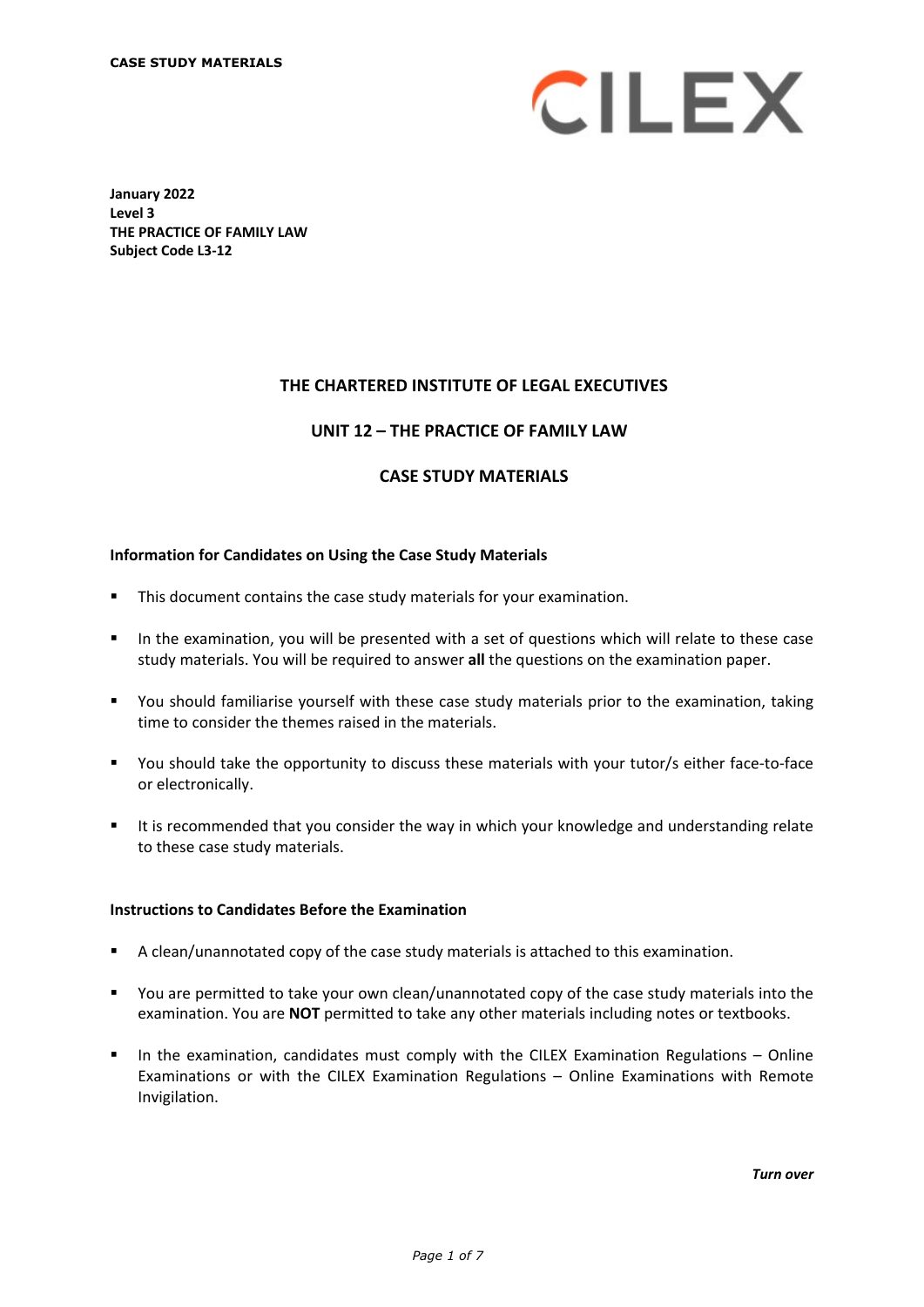#### **CASE STUDY MATERIALS**

# **ADVANCE INSTRUCTIONS TO CANDIDATES**

You are a trainee lawyer employed by Kempstons, The Manor House, Bedford.

The firm has a busy matrimonial client department. Your supervising solicitor is Kasha Patel and she has just handed you the following:

| Document 1 | Attendance note with Wendy Johnson                 |  |
|------------|----------------------------------------------------|--|
| Document 2 | Attendance note with Monique and Kingston Williams |  |
| Document 3 | Note of telephone call with Harry Grant            |  |
| Document 4 | Attendance note with Harry Grant                   |  |
| Document 5 | Statement of Financial Information for Harry Grant |  |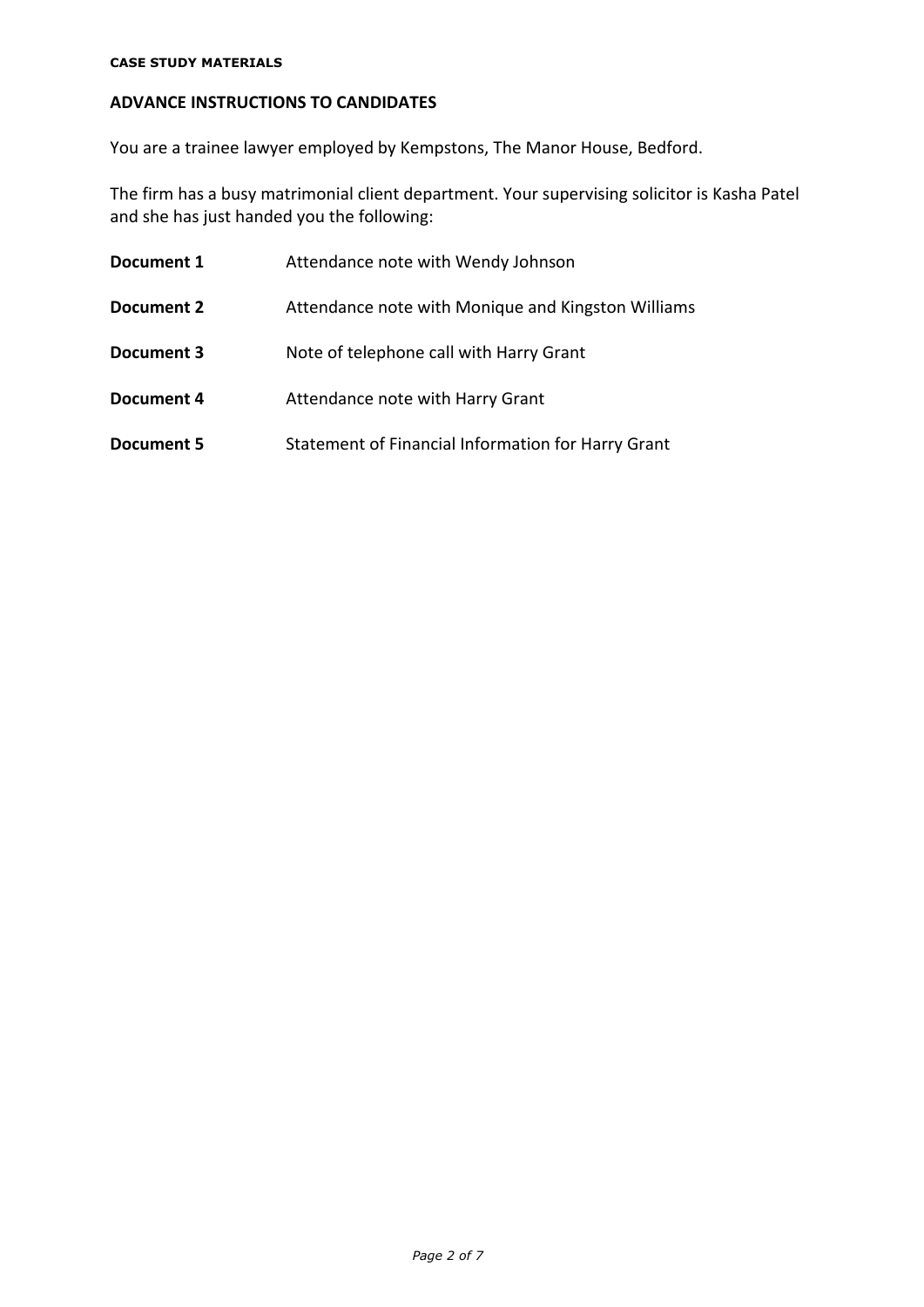#### **ATTENDANCE NOTE**

| Client:    | Wendy Johnson                                         |
|------------|-------------------------------------------------------|
| File:      | 2022/1/17/MAT/WJ                                      |
|            | Attended by: Yourself and Kasha Patel                 |
| Date:      | 17 January 2022                                       |
| Engaged:   | 6 units                                               |
| Attending: | Wendy Johnson, 22 Camellia Avenue, Kempston, MK10 2YZ |

Wendy moved in with her ex-partner, Gary Stephens, shortly after meeting him in 2012. They lived in the house that Gary had inherited from his grandfather. Wendy and Gary lived together for seven years. They have two daughters, Poppy, aged 8 years, and Lily, aged 6 years. Gary is named as the children's father on their birth certificates.

Gary worked as a site manager for a development company and earned a good salary plus bonuses. He gave Wendy a generous housekeeping allowance, but in return he expected Wendy to stay at home and look after the children. Wendy found Gary to be increasingly controlling and demanding, and their relationship became very volatile.

Wendy had hoped to return to work when the girls were settled in school, but Gary would not agree to this. This led to arguments, which eventually involved physical violence, often in the presence of the girls.

Six months ago, they had a particularly heated row. For Wendy it was one row too many. She told Gary that their relationship was over. Wendy suggested that he should go and live with his parents, who lived locally, and leave her and the girls in the family home.

Gary did as she asked. But he began making phone calls several times a day and these had become increasingly threatening. Wendy told him to stop, which he agreed to do. However, over the past week she has continued getting phone calls, but no one speaks when she answers. She believes that Gary is making these calls. She has also been told by several neighbours that they have seen Gary regularly loitering in the street.

Wendy is becoming increasingly concerned. She is worried that Gary might think he can return home to live and she is concerned that the physical violence might start again. She is also concerned that the girls are aware that something is going on and are becoming increasingly unsettled. Poppy has started sleepwalking at night, and the school has raised concerns about both children.

Matters came to a head last night. Gary, who had been drinking, arrived at the house and stood outside shouting at Wendy to let him into 'his house'. He shouted that he would get in and she wouldn't be able to stop him. Luckily, the neighbours called the police, who persuaded Gary to return to his parents' home.

Wendy has no close family and has been unable to work since she met Gary. She is now very concerned about the welfare of Poppy and Lily and herself. The recent incident has made her realise that she must take action to protect herself and the girls.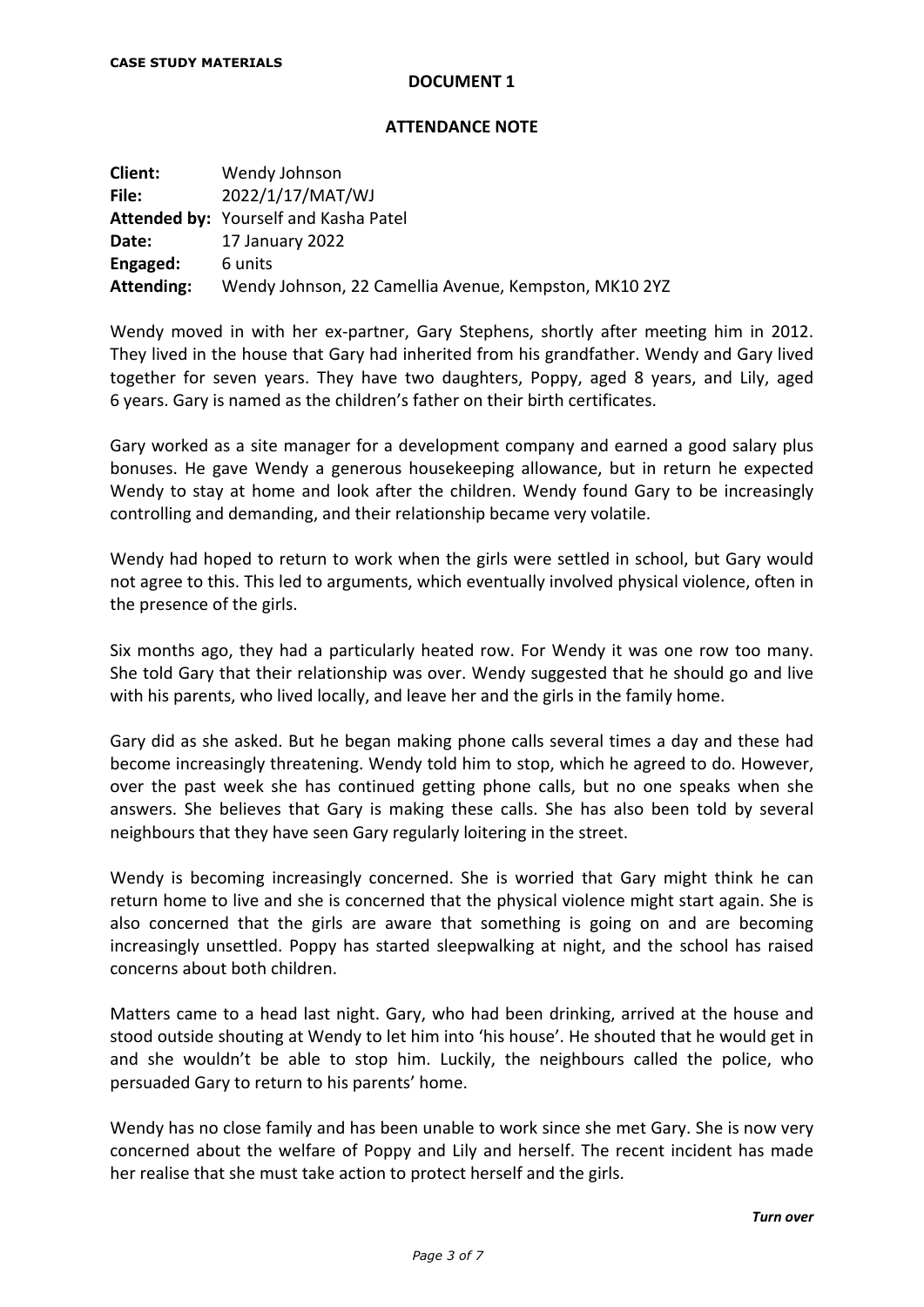### **ATTENDANCE NOTE**

| <b>Clients:</b>     | Monique and Kingston Williams                                        |  |  |
|---------------------|----------------------------------------------------------------------|--|--|
| File:               | 2022/1/17/CHILD/K&MW                                                 |  |  |
| <b>Attended by:</b> | Yourself and Kasha Patel                                             |  |  |
| Date:               | 17 January 2022                                                      |  |  |
| Engaged:            | 6 units                                                              |  |  |
| Attending:          | Monique and Kingston Williams, Flat 10 Valley House, Blenheim Drive, |  |  |
|                     | Kempston, MK11 3YQ                                                   |  |  |

Monique and Kingston Williams are the parents of Jaden Williams. He was their only child.

Jaden was in a relationship with Debbie Scoles for 10 years. Although they lived together, they never married. They had two children, Anya, aged 9 years, and Naomi, aged 7 years. Debbie was named on their birth certificates as their mother, but omitted to name Jaden as father.

Debbie and Jaden had a good relationship, even though Debbie had a high level of control over their lives, and the lives of their children. However, Monique and Kingston found it difficult to get on with Debbie. Despite this, they were able to build a good relationship with their granddaughters, as Jaden ensured that regular visits were made to Monique and Kingston.

But six months ago, the situation changed. Jaden was diagnosed with a terminal illness, and died within weeks. Since then, Debbie has refused to let Monique and Kingston see the girls. They have repeatedly asked to visit or have invited Debbie to visit, but Debbie has consistently refused their requests and invitations.

Matters came to a head last week, when a birthday present they had sent to Anya was returned unopened. Monique and Kingston rang Debbie about this and to discuss their concerns in general. Debbie told them that she thought that they were a bad influence on the girls. She was particularly concerned that they kept talking about Trinidad, where they grew up and where Jaden was born.

Monique and Kingston told Debbie that Jaden would have been devastated for them. Shortly before he died, Jaden had told his parents that he wanted them to fill the gap in the children's lives that losing him would leave. But Debbie replied that Jaden must have misunderstood his position. As their mother, she was the only person with the right to make decisions – and she would do what she thought best for the girls.

Monique and Kingston are heartbroken. They do not believe that Debbie will change her mind. However, they are also convinced that Jaden, as the girls' father, must have had rights and that these, in turn, should pass to them.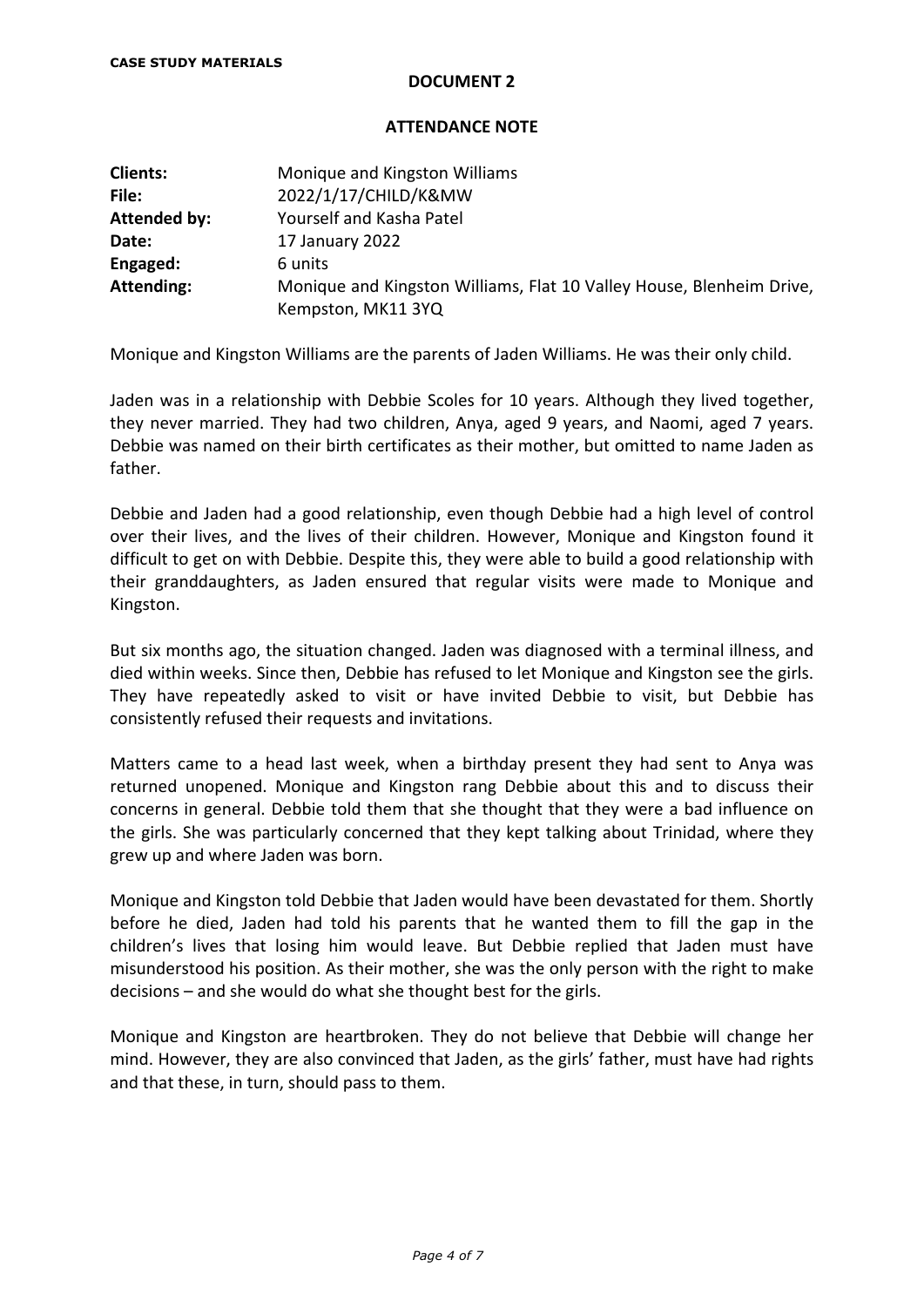### **NOTE OF TELEPHONE CALL**

| Caller:                  | Harry Grant                                                        |
|--------------------------|--------------------------------------------------------------------|
| <b>Call handler:</b>     | Yourself                                                           |
| Subject:                 | Matrimonial – initial advice required                              |
| Date:                    | 14 January 2022                                                    |
| Spouse:                  | Tina Grant                                                         |
| <b>Date of Marriage:</b> | 10 August 2012                                                     |
| Family:                  | Evie Grant (DOB 15 March 2012); Olly Grant (DOB 28 September 2014) |

Tina and Harry had a normal family life until 4 years ago, when Olly was diagnosed with a serious degenerative illness. This had a great impact on the family, as Olly's condition required major changes in their lifestyle and significant costs to adapt their home.

At the time of the diagnosis, Harry was made redundant. As Tina had a good career working in a government department, they agreed that Harry would stay at home and become Olly's carer, while Tina continued her career.

Tina was ambitious. She worked hard to gain promotion to a senior level. However, due to the pressures of her new job, Tina was often expected to work late. Eventually she decided to stay overnight in London when working late.

Recently, Harry noticed changes in their relationship. Tina seemed less interested in joining in family activities, and there had been a few arguments over this. Harry thought that this was due to the increased pressures of Tina's job. So it was a complete surprise when Tina arrived home last week and announced that she was leaving him. Tina told Harry that she had fallen out of love with him a long time ago and had only stayed out of a sense of duty.

Nine months ago Tina had started working with Robert Laing, a junior government minister, on an important project. Working closely together, their relationship had developed into an intimate personal one. This had led to Tina re-evaluating her life. She said that she and Robert were in love and wished to get married. She now wants a divorce as soon as possible, as she has just discovered that she is pregnant with Robert's baby, which is due in July.

Harry is devastated. He recognises that Olly with his demanding needs has been the focus of his attention. But he thought that the roles that he and Tina had agreed were the best for them and their family. Harry felt that Tina was being unreasonable and did not appreciate the effort he had made to make things work. He just could not see what he had done wrong. He told Tina that he still loved her and that he thought that together they could work on addressing the issues with their relationship.

However, Tina is adamant that she wants to end the marriage and move on. Nothing Harry can do will change her mind. Tina wants matters settled and is not prepared to accept any further delay. She has told Harry that she plans to instruct lawyers to make an immediate application for a divorce, so that she can marry Robert before their baby is born.

Harry has contacted us for advice.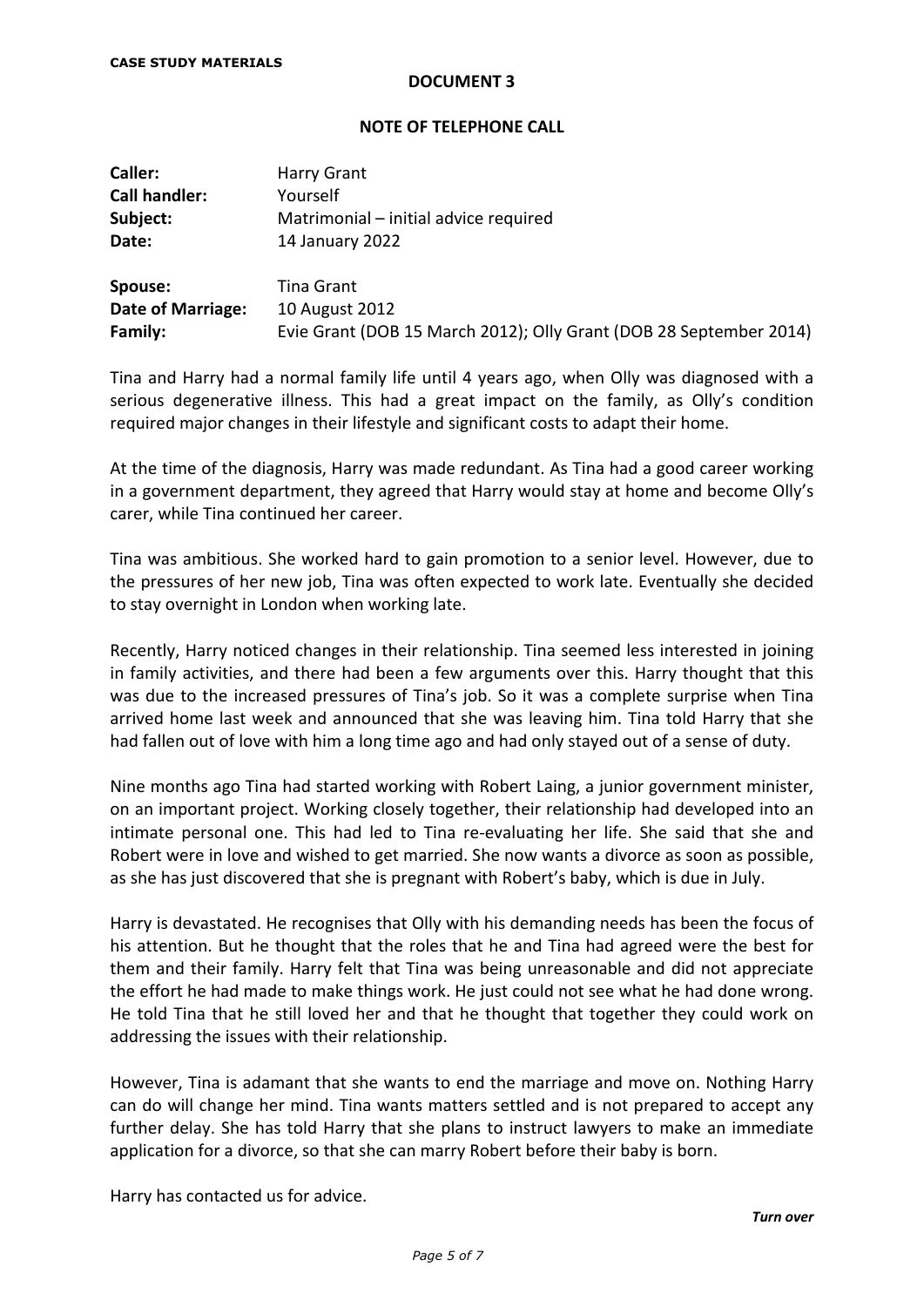#### **ATTENDANCE NOTE**

| Client:             | <b>Harry Grant</b>                                     |
|---------------------|--------------------------------------------------------|
| File:               | 2022/1/17/MAT/HG                                       |
| <b>Attended by:</b> | Yourself and Kasha Patel                               |
| Date:               | 17 January 2022                                        |
| Engaged:            | 6 units                                                |
| Attending:          | Harry Grant, 12 Fishers Lane, Kempston Magna, MK33 8QZ |

Following his telephone call with us, Harry spoke to Tina. Harry says that Tina is adamant that she will progress the divorce application immediately, to allow her to focus fully on her work, which involves an important international summit in April. Harry believes that Tina does not seem to fully understand her options at this time. She seems to think that her lawyers will just be able to sort it out very quickly. He has asked us to confirm our advice to him.

Harry is also concerned about how a divorce will affect him financially. This is a particular concern, as Tina has indicated that she wants a clean break to enable her to move on with her new life.

Harry is therefore determined to ensure that if Tina proceeds with the divorce, provision is made to ensure that he and the children are financially secure. Caring for Olly has been a full-time role for Harry. He has not had paid employment for the past 4 years, and cannot see the situation changing. Some financial support is received for Olly, but it is Tina who has been the breadwinner, a role which she happily agreed to take on when Olly's diagnosis was given.

Harry is also concerned about how he will be able pay the normal costs of running the home. Another worry is whether he will be able to stay in the family home with the children, as it has been specially converted to accommodate Olly.

Tina has been managing all the finances, so Harry has only been able to provide some information about their finances. This is detailed in the attached document **[Document 5]**.